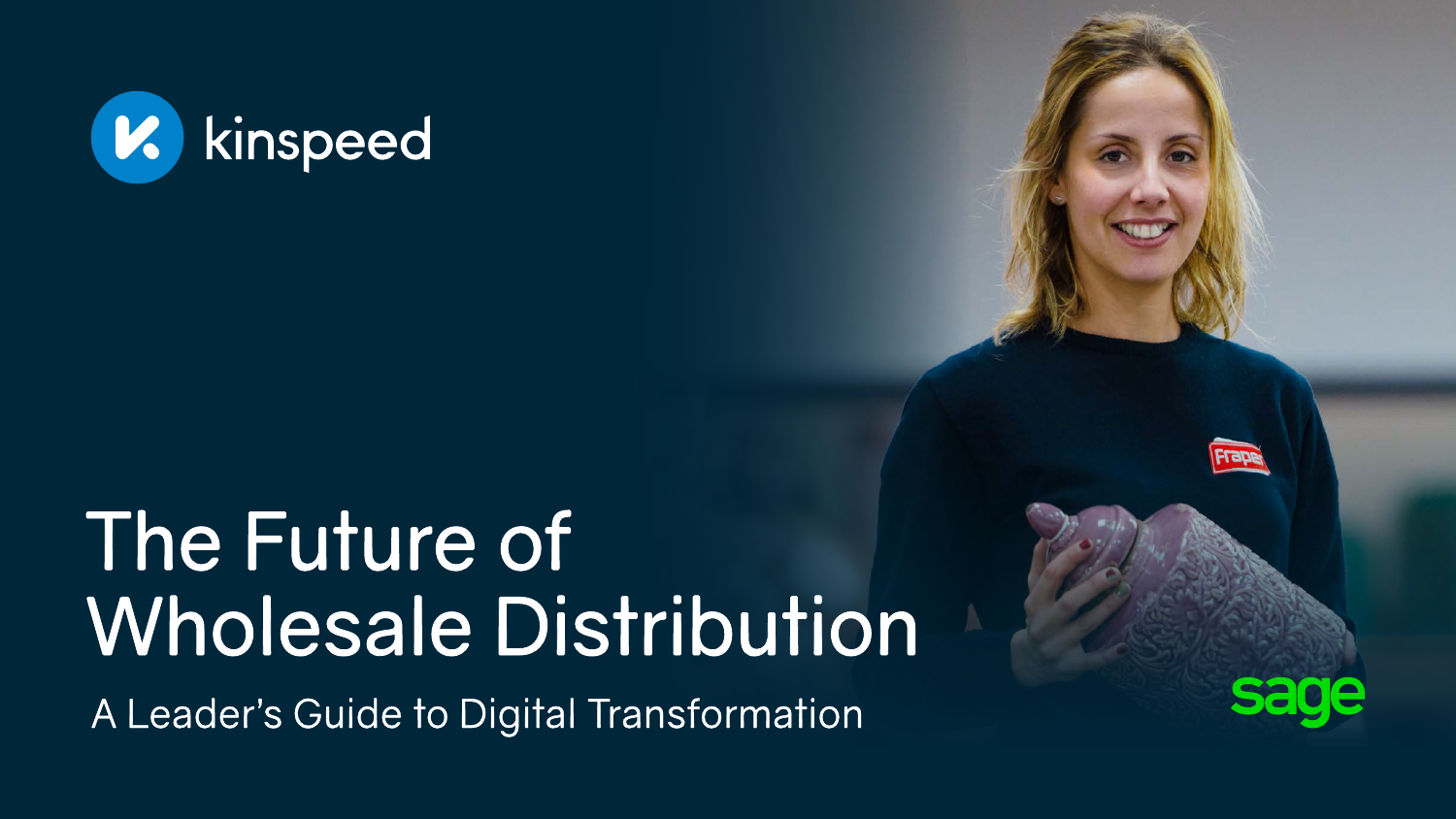### **Contents**

**Survival of the fittest 3** 

**Becoming a value-added distributor 5**

**Becoming a real-time distributor 6**

**Innovating with inventory 7**

**The distributor challenges 8**

**What distributors need to do 9**

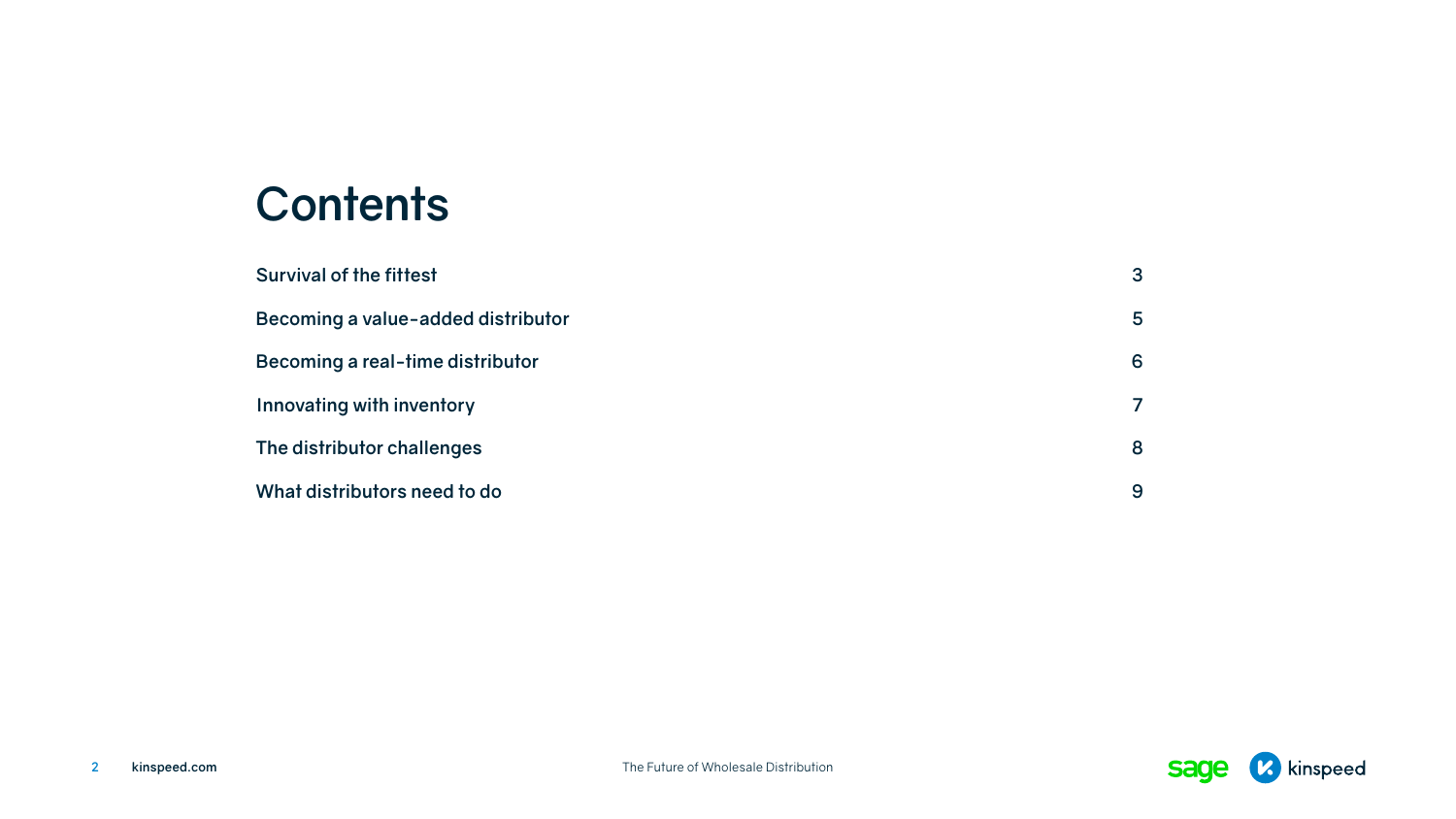# **Survival of the fittest**

In an industry as competitive as wholesale distribution, survival of the fittest is an accurate description. Today, there is demand for wholesale distributors to evolve, become more productive, efficient, and build stronger experiences for customers.

Distribution has always been about building and maintaining customer relationships, but digital disruption has changed the landscape. The reality is the market for wholesale distribution is fundamentally transforming, and there's a need to maximise supply chain performance and deliver an elevated customer experience.

Today, empowered customers have an ability to purchase goods across channels, and they demand personalised and customised products, pricing flexibility, with tolerance of delay. The omnichannel model means that the power now rests with buyers as switching distributors is now much simpler.

With challenges from the new data economy, traditional channels of distribution may have been made obsolete. Distributors today face more challenging and complex fulfilment requirements, such as the need to manage their traditional B2B business together with an eCommerce website.

Wholesale distributors are beset with an additional range of challenges, including:

• The increasing cost of rising supply chain management and the growing

• Increased expectations from customers expecting high levels of efficiency

- complexity of global operations.
- and speed, but with a need to keep profits high.
- customers directly.

• Competition from businesses that are aggressively expanding their operations, or disintermediation, where manufacturers decide to supply

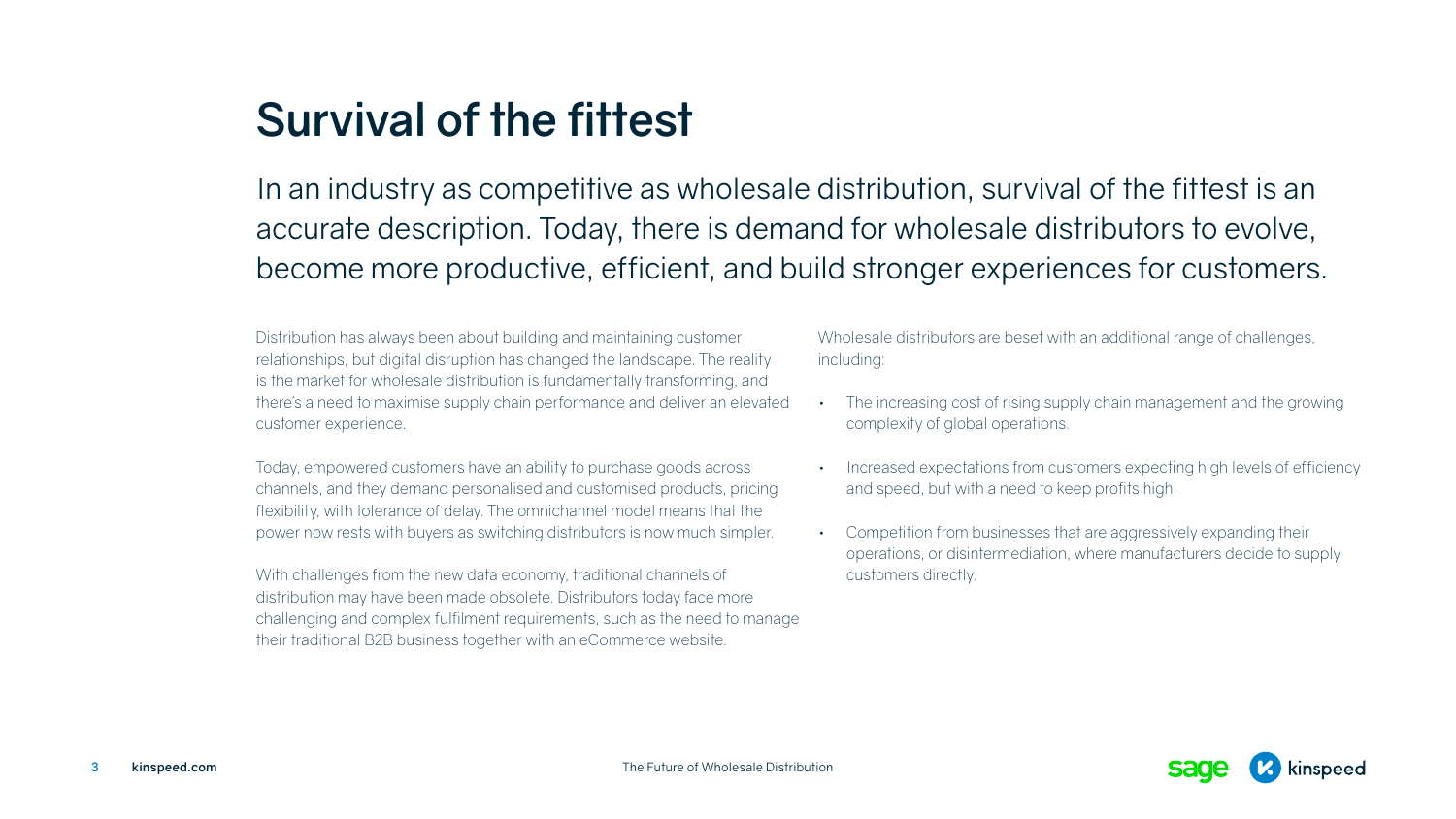Digital disruptors are reshaping supply chains and changing business models across the board. This means wholesale distributors must rethink their own processes and models, making use of data to maintain their market share and beat the competition. They must also look at the trends that are shaping the new digital economy, such as Artificial Intelligence (AI) and the Internet of Things (IoT).

To capitalise on the digital opportunity, wholesale distributors should consider:

- Improving the customer experience through value-added services
- Becoming a real-time distributor.
- Innovating with inventory.



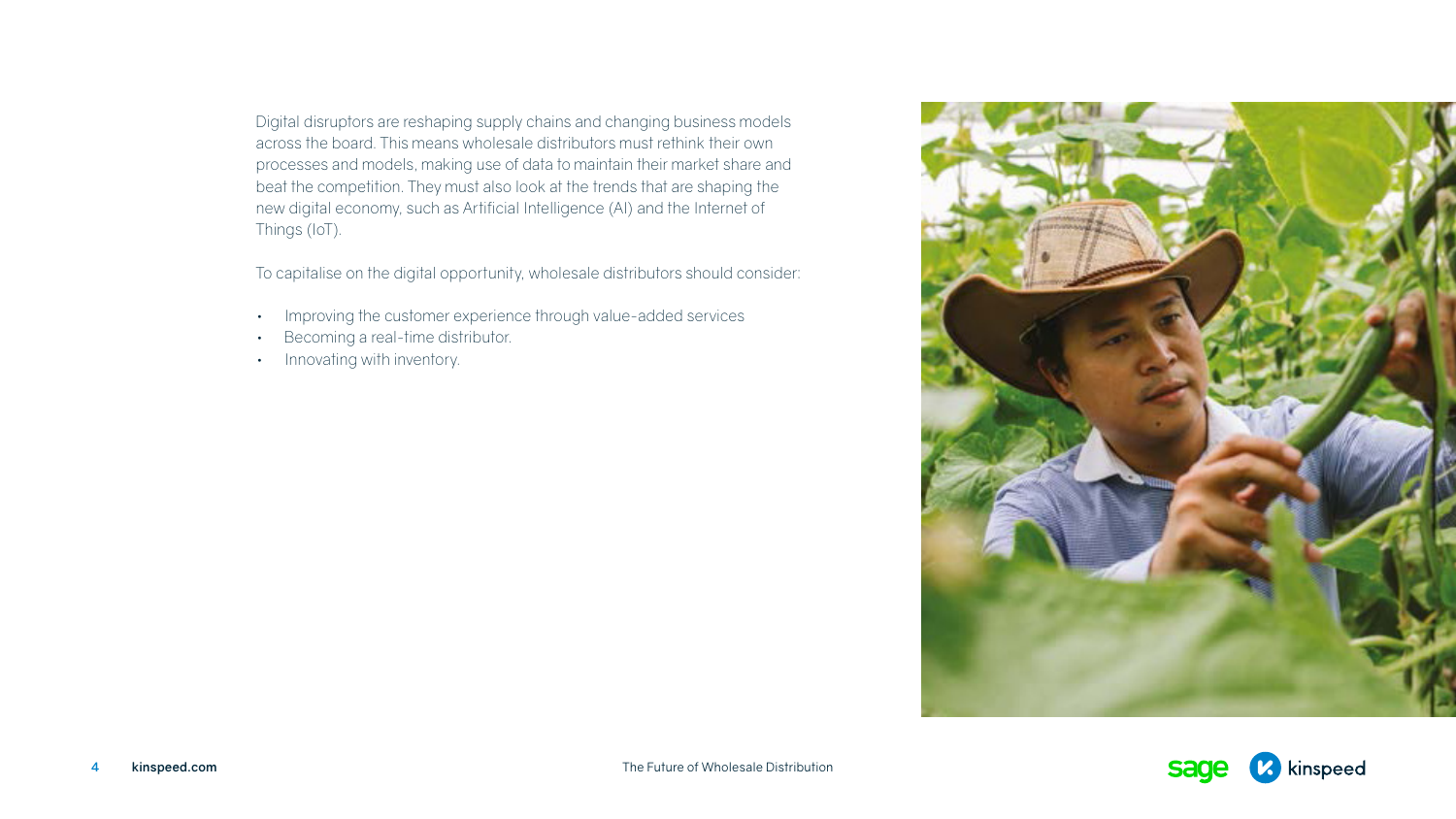

# **Becoming a value-added distributor**

Wholesale distributors may already have been providing value-added services. Although distributors might not recognise servitisation as a term, it's likely that many have already incorporated simple value-added services – such as product selection, picking, packing and shipping.

However, there are more advanced services that distributors should look at which could increase profitability and differentiate themselves from the competition.

These could include:

- Product installation and component assembly.
- Product customisation.
- Field service, maintenance and quality inspection.
- In-house repair.
- Just-in-time delivery.
- Consulting.
- Training and education.

Often these new services are made possible through technology. For example, virtual training can be offered through connected devices as basic as a smartphone, tablet or laptop. Distributors could also make use of embedded sensors in products which can notify them of issues and customers of possible downtime. And through 3D printing, it's now possible to offer tightly customised products created at rapid speed.

To take advantage of servitisation, manufacturers must be data-driven to define and create new services. They must look at business management solutions that can manage, date, and deliver data as a view of all actions that are happening within the organisation. With this information, manufacturers are armed with data which allows them to identify where new service opportunities exist.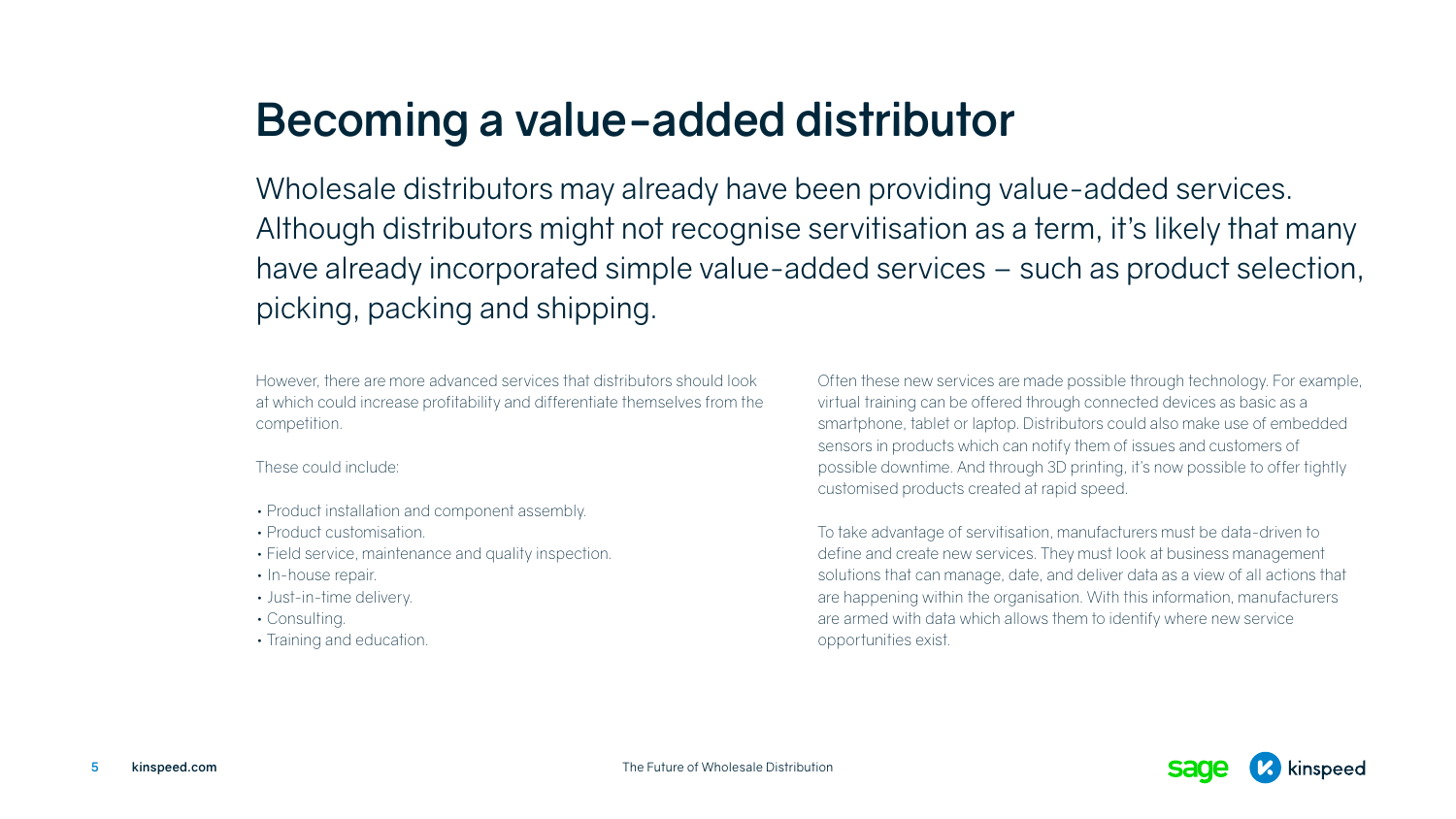# **Becoming a real-time distributor**

Today, wholesale distributors are expected to think and act in real-time to keep up with customer expectations. In the past they may have replied on historical data to base their forecasts on, but this doesn't provide the accuracy and deep insight needed to meet current productivity and efficiency demands.

Digital transformation makes it possible for greater operational flexibility and insight into customer need. Distributors can be online 24/7, offering customers a self-service experience where they can place orders, update quantities, and schedule at their own convenience.

With easy-to-use data, in conjunction with analytical capabilities, distributors could better plan and forecast demand (improving customer service and reducing costs) as well as inform changes in workflows, such as combining shipments.

Real-time analytics could be crucial for a wholesale distributor with a lot of moving parts, as it's an essential tool to handle logistics in this all-hours agile manner. Automated alerts could inform actions based on changes in demand or other factors.

In addition, the Internet of Things (IoT) allows distributors to use connected devices, products, and tools equipped with sensors that can talk to each other, collect, and store data. They can partner with manufacturers and retailers to access data in real time.

To make the best use of data to drive informed and timely decisions, wholesale distributors must replace legacy siloed systems which could prevent information and insight from being used across the business. A robust business management solution could be the solution.

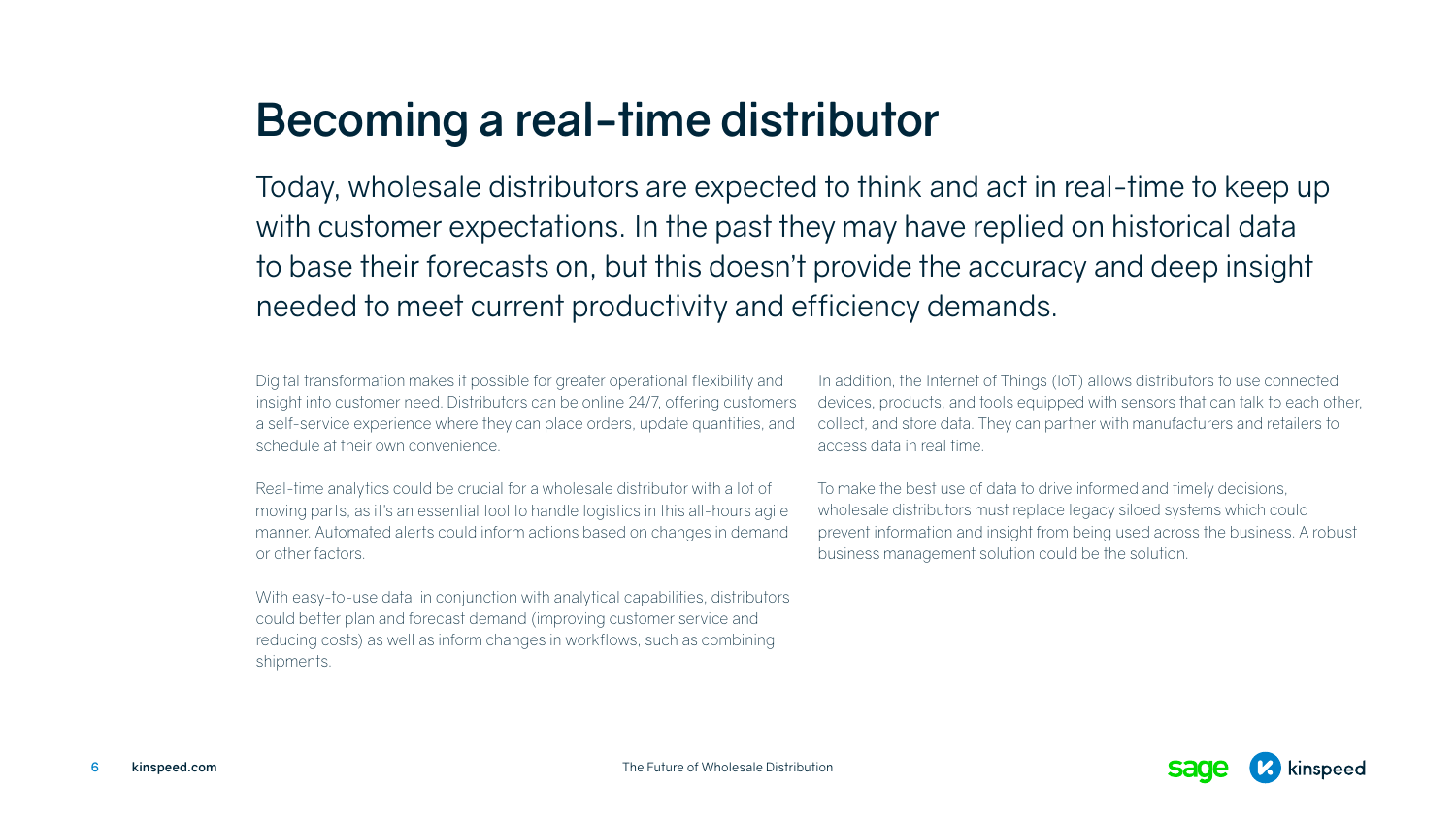Connectivity and the ability to use data in new ways has ushered in a new era of supply chain visibility. The digital world allows distributors to dynamically connect with their partners. With in-transit visibility, they can track shipments as they move, with any delay triggering an immediate alert.

# **Innovating with inventory**

Distributors can also use analytics to interrogate historic sale patterns to help plan when they need to build up inventory or scale down and run on less inventory, depending on demand. This allows businesses to make commitments or allocations based on supply, since they know where and when inventory will be available.

With advances in IoT, information such as inventory temperature, weather, and GPS location could answer questions such as where exactly a product or material is located, which areas are causing delays in the supply chain, and whether certain processes are working better than others.

IoT technologies and the ability to integrate in real time with business management solutions transforms how inventory can be tracked and managed, and allows for automation. Business management solutions can track items in real time, usually through RFID tags or barcodes that can be scanned or identified. This provides visibility into information like inventory levels, expiration dates and location, which can support demand planning and forecast management.

Technology can also support distributors in reducing costs through transformative processes such as 3D printing. This could allow distributors to carry an unlimited number of customisable products, whether printed in-house or through a 3D printer provided to the customer or buyer.

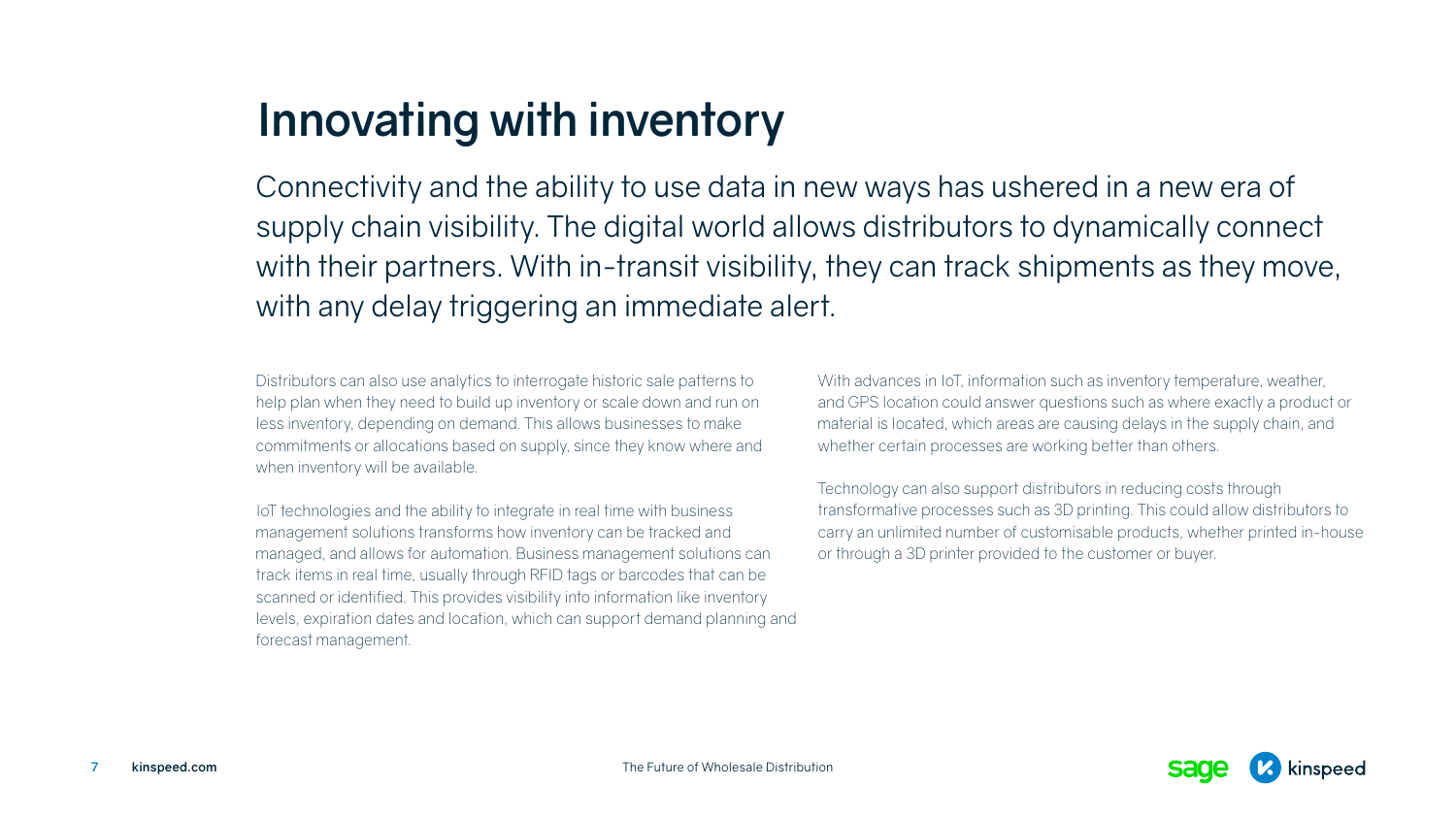# **The distributor challenges**

Most discrete manufacturers work with a network of global suppliers, both locally and globally, to build their products. This means that they are all faced with challenges when it comes to managing quality throughout the supply chain.

### **A lack of executive understanding**

Digital transformation requires a top-down approach – leadership that has created a framework for success. This needs commitment and an understanding of how technology can improve the business. Distributors must seek out training or new technical blood to fill the knowledge gap.

### **Existing silos**

Distributors are often separated into departments with their own respective objectives. In today's world though, this is a dynamic that causes problems. Business digital transformation requires collaboration between departments that can't happen in silos.

### **Legacy applications**

Distributors may be dependent on legacy technology for their day-to-day business. What they should aim for is to build new digital transformational systems in parallel with these legacy systems, taking advantage of historic data that could be extremely valuable going forward.

#### **Data without context**

Data without context is just noise. Distributors can generate huge amounts of data and if employees are bogged down in it without context, it all becomes meaningless. There needs to be concerted efforts in making sure there are trained people using and interpreting the data.

### **A lack of ownership for customer outcomes**

Distributor leaders must have a vision and strategic plan in place, where results are achievable and continuous improvement is possible. Without this, you create a circle of pain – the leadership doesn't take ownership, there is no forward progress and the rest of the business isn't inspired.

### **Misaligned metrics**

Successful digital transformation requires alignment on key metrics such as customer satisfaction and value delivery. There needs to be measurement where every part of the business can see it's role reflected in the value chain.

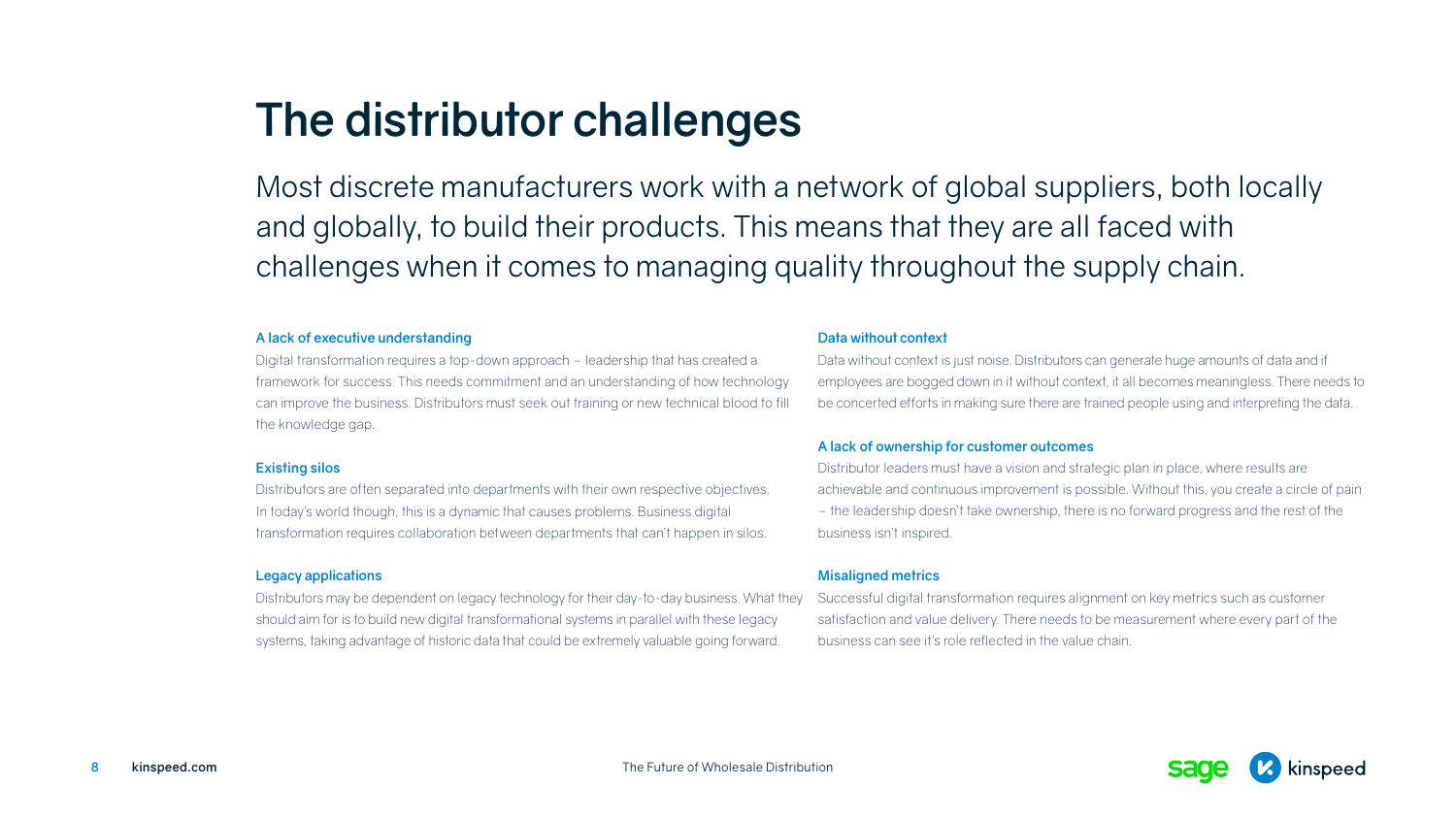# **What distributors need to do**

### For successful digital transformation, distributors must take a multi-pronged approach.

### **Assess digital maturity and identify the gaps**

Distributors must find ways to plot their organisational maturity, which will provide guidance on where they need to elevate their digital capabilities. This will mean an analysis on how they can drive a digital culture, how they organise and resource to do this, and how they invest and take advantage of customer-driven insight to steer where they need to go.

### **Build the relationship between business and IT to focus on customer outcomes**

Successful business digital transformation requires distributors to achieve improvement in customer experience across all departments. Technology isn't one size fits all – each business needs to find its own way to make sure its digital transformation results in positive customer outcomes – the key metric that can help light the way.

### **Plot a two-path roadmap – quick wins and platform investments**

A digital transformation strategy could have two roadmaps – one that follows a path of quick wins and another that focuses on the platform investments needed. Quick wins show improvements that are visible to the business, benefits, and can be delivered quickly.

### **Invest in core systems with a clear ROI**

Digital transformation will come with significant expenses, so it's necessary to make sure that investments made in hardware and software show return on investment when it comes to the cost savings made in productivity and efficiency benefits.